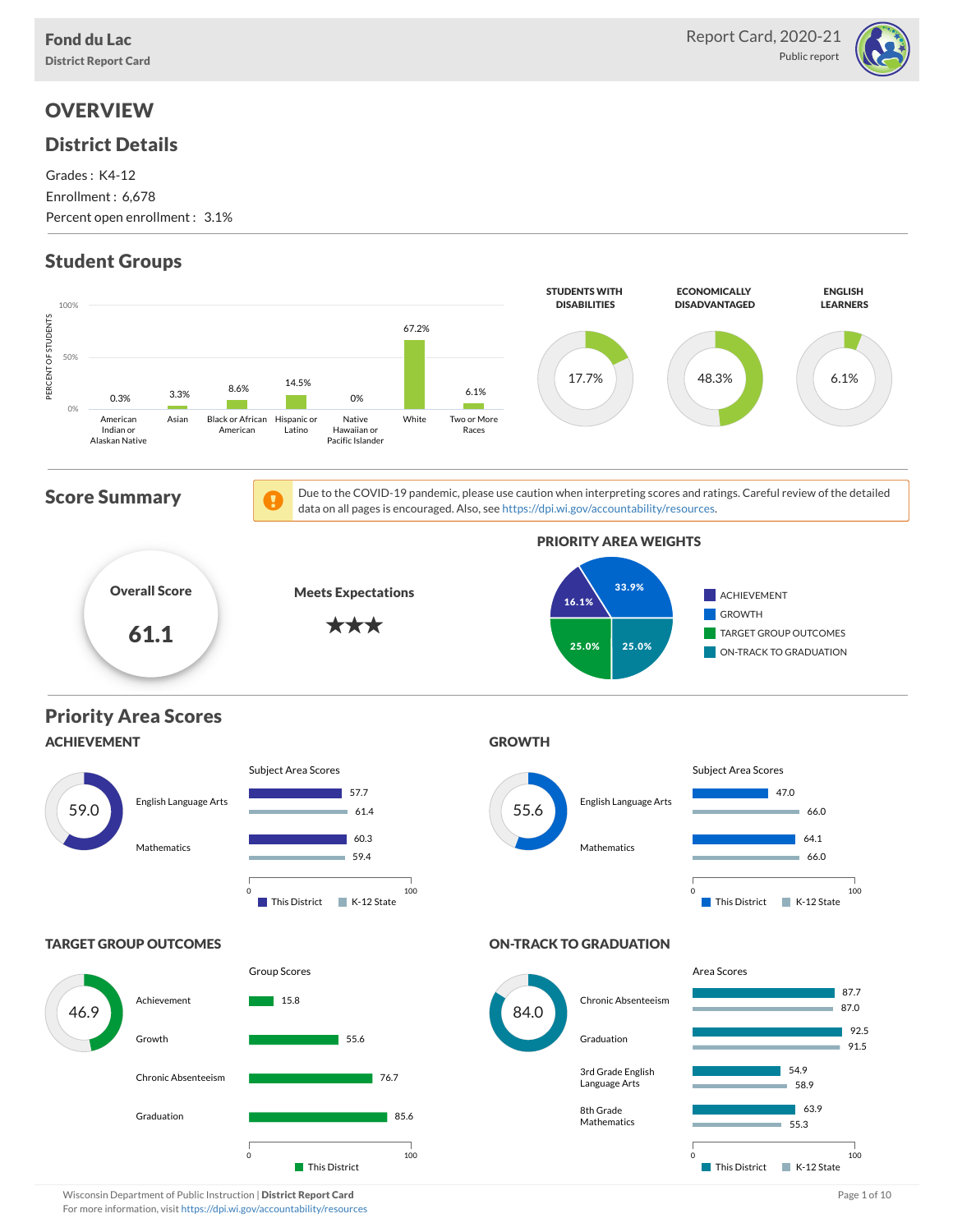

# DISTRICT SCHOOLS ACCOUNTABILITY SUMMARY

This page summarizes outcomes for schools in this district. It is for information only. School report card scores do not factor into district scores. Instead, to determine the district's scores and rating, all students in the district, including those in alternate accountability schools, are treated as one district-wide student body.

### Distribution of Schools by Rating

This table lists the number and percentage of schools in each of the five rating categories as determined by the schools' overall scores.

| <b>Rating Category</b>                    | <b>Number of Schools</b> | <b>Percent of Schools</b> |
|-------------------------------------------|--------------------------|---------------------------|
| <b>Significantly Exceeds Expectations</b> | 0                        | 0.0%                      |
| <b>Exceeds Expectations</b>               | 5                        | 33.3%                     |
| <b>Meets Expectations</b>                 | 6                        | 40.0%                     |
| <b>Meets Few Expectations</b>             | $\overline{2}$           | 13.3%                     |
| Fails to Meet Expectations                |                          | 6.7%                      |

### Alternate Accountability Schools

Schools that are new, small, or do not have grades in which state tests are taken lack the data needed to receive an overall score and rating. Instead, these schools participate in an alternate accountability process and receive one of two ratings based upon results of a district-supervised selfevaluation. Alternate accountability ratings for schools in this district are summarized below.

| <b>Alternate Accountability Rating Category</b> | <b>Number of Schools</b> | <b>Percent of Schools</b> |
|-------------------------------------------------|--------------------------|---------------------------|
| <b>Satisfactory Progress</b>                    |                          | 6.7%                      |
| Needs Improvement                               |                          | $0.0\%$                   |

### School Score Summary

This table does not include alternate accountability schools.

| <b>Priority Area</b>         | <b>Low Score</b> | <b>Average Score</b> | <b>High Score</b> | <b>Possible Points</b> |
|------------------------------|------------------|----------------------|-------------------|------------------------|
| Overall Score                | 43.1             | 65.8                 | 82.6              | 100.0                  |
| Achievement                  | 37.2             | 58.6                 | 83.2              | 100.0                  |
| Growth                       | 28.0             | 59.4                 | 84.1              | 100.0                  |
| <b>Target Group Outcomes</b> | 35.6             | 59.4                 | 84.3              | 100.0                  |
| On-Track to Graduation       | 81.7             | 86.2                 | 94.8              | 100.0                  |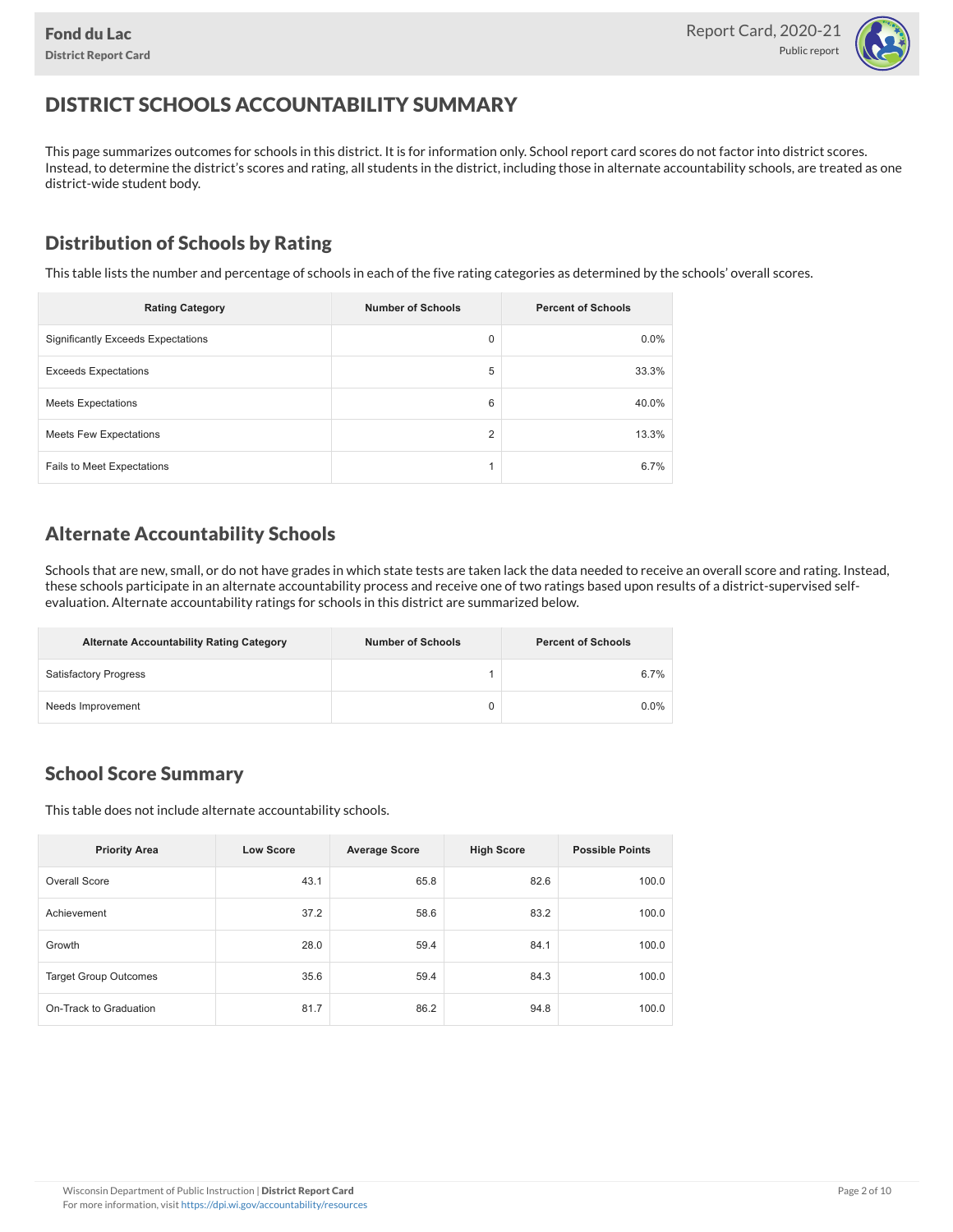

# ACHIEVEMENT

This priority area summarizes how this district's students performed on state assessments using a points-based proficiency system that gives partial credit for Basic test performance and extra credit for Advanced performance. The score is a multi-year average of English language arts and mathematics subscores.

### Priority Area Score



### Student Group Achievement, 2020-21 (for information only)

Group size is given in parentheses. Groups with fewer than 20 students are not displayed.

#### ENGLISH LANGUAGE ARTS

|                                   |         |      | Point change from<br>prior year |
|-----------------------------------|---------|------|---------------------------------|
| Asian                             | (128)   | 55.1 | $-1.3$                          |
| <b>Black or African American</b>  | (274)   | 16.8 | $-8.6$                          |
| Hispanic or Latino                | (563)   | 37.1 | $-9.6$                          |
| White                             | (2,699) | 59.1 | $-5.5$                          |
| Two or More Races                 | (245)   | 44.9 | $-7.0$                          |
| Economically<br>Disadvantaged     | (1,823) | 36.7 | $-7.5$                          |
| English Learners                  | (349)   | 28.7 | $-12.8$                         |
| <b>Students with Disabilities</b> | (620)   | 22.7 | $-2.1$                          |
|                                   |         |      |                                 |

#### Asian (129) -9.1 Black or African American  $_{(274)}$   $\qquad \qquad 15.1$   $\qquad \qquad \bullet$  -6.2 Hispanic or Latino (565) -10.0 35.4 White  $(2,695)$   $62.7$   $\bullet$  -6.9 Two or More Races  $(246)$  **-10.4**  $\rightarrow$  -10.4 Economically Disadvantaged  $(1,824)$  35.6  $\bullet$  -9.5 English Learners  $(351)$  30.3  $\bullet$  -14.0 Students with Disabilities  $(618)$  24.6  $\bullet$  -0.7 57.4  $62.7$ 43.1 35.6 30.3  $124.6$ 0 100 Point change from prior year

### Performance Levels by Year

These graphs show district-wide percentages and group sizes of students performing at each level.

0 100

### ENGLISH LANGUAGE ARTS



### **MATHEMATICS**

**MATHEMATICS** 



Wisconsin Department of Public Instruction | District Report Card Page 3 of 10

### For more information, visit <https://dpi.wi.gov/accountability/resources>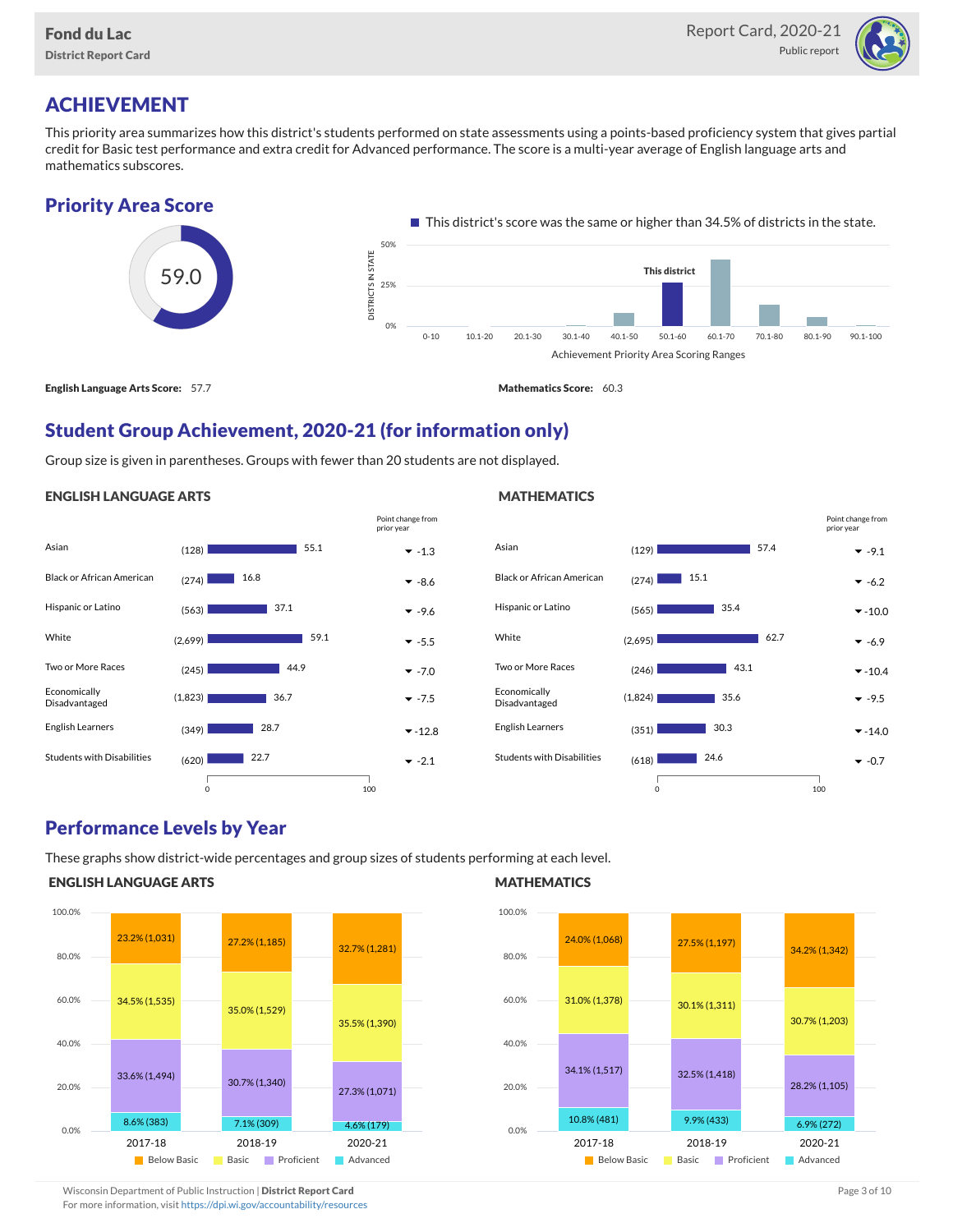

## ACHIEVEMENT - ADDITIONAL INFORMATION

The data on this page is for information only.

# Test Participation Rates, 2020-21

#### ENGLISH LANGUAGE ARTS All students 93.3% Lowest-participating group: American Indian or Alaskan Native 76.2% **MATHEMATICS** All students 93.4% Lowest-participating group: American Indian or Alaskan Native 81.0%

### Student Group Performance Levels by Year

Groups with any full academic year students in tested grades are shown.

#### ENGLISH LANGUAGE ARTS

|                                     |                   | 2017-18  |            |         |                |                  | 2018-19  |            |         |                | 2020-21          |           |            |           |                    |
|-------------------------------------|-------------------|----------|------------|---------|----------------|------------------|----------|------------|---------|----------------|------------------|-----------|------------|-----------|--------------------|
|                                     | Tested<br>Total # | Advanced | Proficient | Basic   | Below<br>Basic | Tested<br>Total# | Advanced | Proficient | Basic   | Below<br>Basic | Tested<br>Total# | Advancec  | Proficient | Basic     | <b>Below Basic</b> |
| All Students: K-12 State            | 573,785           | 8.6%     | 33.7%      | 34.0%   | 23.7%          | 572,416          | 8.0%     | 32.7%      | 34.1%   | 25.3%          | 493,160          | 6.9%      | 31.5%      | 35.2%     | 26.5%              |
| <b>All Students</b>                 | 4,443             | 8.6%     | 33.6%      | 34.5%   | 23.2%          | 4,363            | 7.1%     | 30.7%      | 35.0%   | 27.2%          | 3,921            | 4.6%      | 27.3%      | 35.5%     | 32.7%              |
| American Indian or Alaskan Native   | $\angle 20$       | $\star$  | $\star$    | $\star$ | $\star$        | $\overline{20}$  | $\star$  | $\star$    | $\star$ | $\star$        | $\sim 20$        | $\star$   | $\star$    |           |                    |
| Asian                               | 128               | 7.8%     | 35.2%      | 39.8%   | 17.2%          | 133              | 7.5%     | 27.8%      | 34.6%   | 30.1%          | 128              | 3.9%      | 28.9%      | 40.6%     | 26.6%              |
| <b>Black or African American</b>    | 298               | 1.0%     | 11.4%      | 31.2%   | 56.4%          | 291              | 0.0%     | 8.2%       | 34.4%   | 57.4%          | 274              | 0.0%      | 6.2%       | 21.2%     | 72.6%              |
| Hispanic or Latino                  | 540               | 2.8%     | 25.0%      | 42.0%   | 30.2%          | 566              | 2.5%     | 23.3%      | 39.4%   | 34.8%          | 563              | 1.1%      | 16.9%      | 37.3%     | 44.8%              |
| Native Hawaiian or Pacific Islander | $\angle 20$       | $\star$  | $\star$    | $\star$ | $\star$        | $\sim 20$        | $\star$  | $\star$    | $\star$ | $\star$        | $\Omega$         | <b>NA</b> | <b>NA</b>  | <b>NA</b> | <b>NA</b>          |
| White                               | 3,292             | 10.3%    | 37.2%      | 33.5%   | 19.0%          | 3,179            | 8.7%     | 34.3%      | 34.5%   | 22.5%          | 2,699            | 5.9%      | 32.1%      | 36.4%     | 25.6%              |
| Two or More Races                   | 168               | 7.7%     | 30.4%      | 33.3%   | 28.6%          | 184              | 3.8%     | 29.9%      | 32.6%   | 33.7%          | 245              | 3.7%      | 22.9%      | 33.1%     | 40.4%              |
| <b>Economically Disadvantaged</b>   | 1,965             | 3.7%     | 24.0%      | 36.5%   | 35.8%          | 1,966            | 3.4%     | 21.2%      | 35.9%   | 39.5%          | 1,823            | 1.6%      | 17.2%      | 34.3%     | 47.0%              |
| English Learners                    | 377               | 0.8%     | 21.8%      | 44.8%   | 32.6%          | 386              | 1.0%     | 20.2%      | 39.4%   | 39.4%          | 349              | 0.9%      | 9.7%       | 35.2%     | 54.2%              |
| <b>Students with Disabilities</b>   | 712               | 2.4%     | 11.0%      | 26.4%   | 60.3%          | 703              | 1.1%     | 9.0%       | 28.2%   | 61.7%          | 620              | 1.3%      | 9.2%       | 23.1%     | 66.5%              |

#### **MATHEMATICS**

|                                     | 2017-18           |          |            |         | 2018-19        |                   |          |            | 2020-21    |                       |                  |           |            |           |                    |
|-------------------------------------|-------------------|----------|------------|---------|----------------|-------------------|----------|------------|------------|-----------------------|------------------|-----------|------------|-----------|--------------------|
|                                     | Tested<br>Total # | Advanced | Proficient | Basic   | Below<br>Basic | Total #<br>Tested | Advanced | Proficient | Bas<br>ਨੌਂ | <b>Below</b><br>Basic | Tested<br>Total# | Advanced  | Proficient | Basic     | <b>Below Basic</b> |
| All Students: K-12 State            | 574,706           | 9.2%     | 32.6%      | 31.2%   | 27.0%          | 573,211           | 9.4%     | 31.6%      | 30.8%      | 28.2%                 | 493,047          | 7.0%      | 29.4%      | 31.6%     | 32.0%              |
| <b>All Students</b>                 | 4,444             | 10.8%    | 34.1%      | 31.0%   | 24.0%          | 4,359             | 9.9%     | 32.5%      | 30.1%      | 27.5%                 | 3,922            | 6.9%      | 28.2%      | 30.7%     | 34.2%              |
| American Indian or Alaskan Native   | $\angle 20$       | $\star$  | $\star$    | $\star$ | $\star$        | $\sim 20$         | $\star$  | $\star$    | $\star$    | $\star$               | $\sim 20$        | $\star$   | $\star$    |           |                    |
| Asian                               | 129               | 8.5%     | 41.9%      | 29.5%   | 20.2%          | 133               | 9.0%     | 36.1%      | 33.8%      | 21.1%                 | 129              | 7.0%      | 32.6%      | 28.7%     | 31.8%              |
| <b>Black or African American</b>    | 296               | 1.0%     | 11.1%      | 30.4%   | 57.4%          | 287               | 0.7%     | 7.7%       | 25.1%      | 66.6%                 | 274              | 0.4%      | 5.5%       | 18.2%     | 75.9%              |
| Hispanic or Latino                  | 542               | 3.3%     | 27.5%      | 33.8%   | 35.4%          | 566               | 2.3%     | 24.0%      | 35.9%      | 37.8%                 | 565              | 0.9%      | 17.0%      | 34.2%     | 48.0%              |
| Native Hawaiian or Pacific Islander | $\angle 20$       | $\star$  | $\star$    | $\star$ | $\star$        | $\vert$ < 20      | $\star$  | $\star$    | $\star$    | $\star$               | $\Omega$         | <b>NA</b> | <b>NA</b>  | <b>NA</b> | <b>NA</b>          |
| White                               | 3,293             | 13.2%    | 37.3%      | 30.5%   | 19.0%          | 3,179             | 12.3%    | 36.7%      | 28.9%      | 22.1%                 | 2,695            | 9.2%      | 33.2%      | 31.3%     | 26.3%              |
| Two or More Races                   | 167               | 7.2%     | 28.1%      | 35.3%   | 29.3%          | 184               | 7.1%     | 24.5%      | 37.0%      | 31.5%                 | 246              | 3.7%      | 22.4%      | 30.5%     | 43.5%              |
| <b>Economically Disadvantaged</b>   | 1,966             | 4.7%     | 24.2%      | 34.9%   | 36.2%          | 1,961             | 3.6%     | 23.0%      | 33.5%      | 40.0%                 | 1,824            | 2.2%      | 16.6%      | 31.3%     | 49.9%              |
| English Learners                    | 381               | 2.6%     | 23.9%      | 38.8%   | 34.6%          | 388               | 1.3%     | 23.2%      | 38.4%      | 37.1%                 | 351              | 1.1%      | 12.0%      | 33.3%     | 53.6%              |
| <b>Students with Disabilities</b>   | 710               | 2.7%     | 12.4%      | 24.1%   | 60.8%          | 702               | 1.9%     | 11.7%      | 21.7%      | 64.8%                 | 618              | 2.1%      | 11.5%      | 19.9%     | 66.5%              |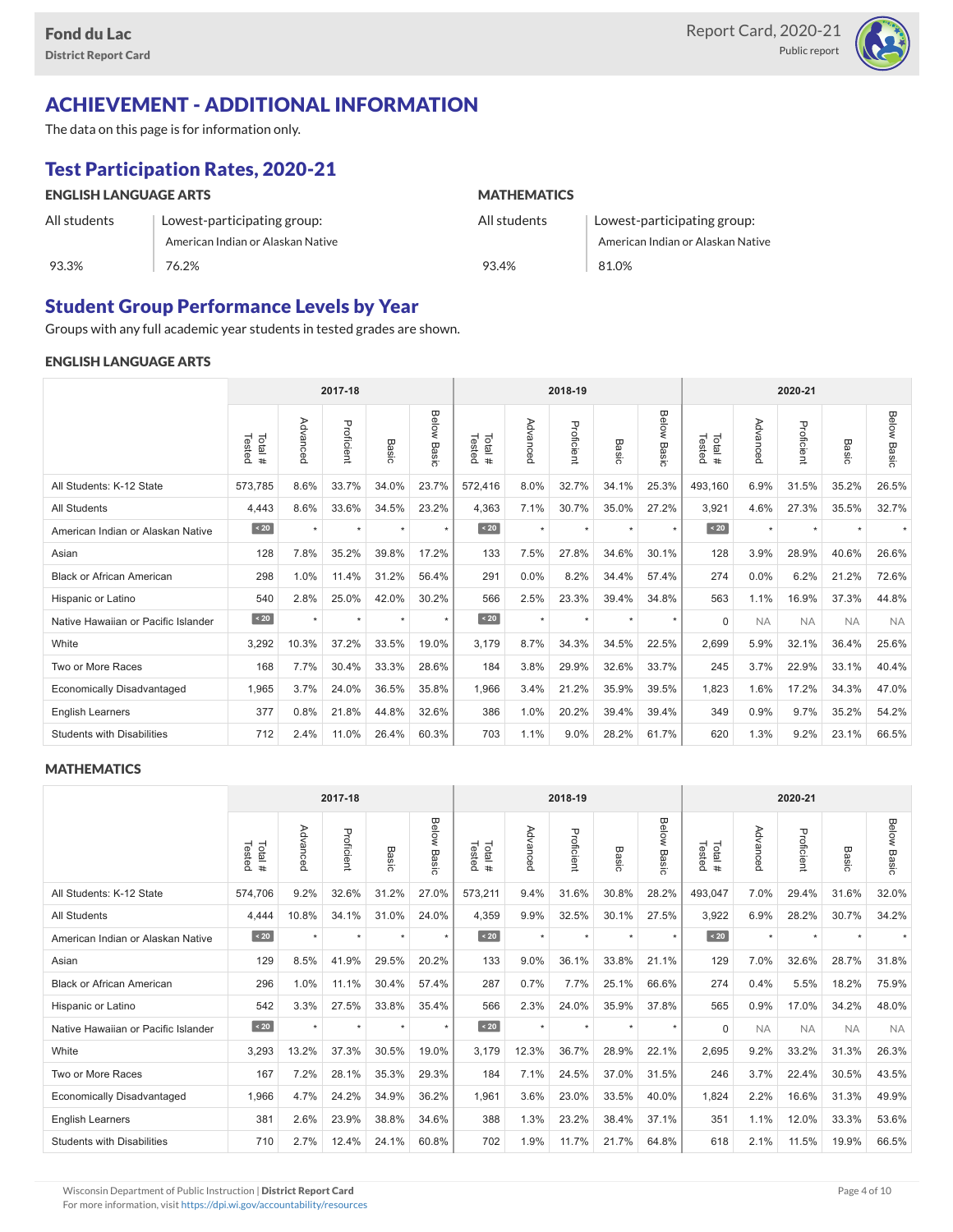

# **GROWTH**

ENGLISH LANGUAGE ARTS

This priority area measures year-to-year student progress on statewide tests. It uses a value-added model that seeks to control for circumstances beyond the influence of educators. A high value-added score means that on average students in the district are progressing more quickly than other, similar students. Growth is scored from 0 to 100 to match the other priority areas and is a conversion from the roughly 0 to 6 value-added score.



# Student Group Value-Added (for information only)

Value-added scores cover an approximately 0-6 range. Higher scores mean greater positive impact. A score of 3.0 is average. Group size is shown in parentheses. Groups with fewer than 20 students are not displayed. Shaded boxes indicate higher-than-average scores.

**MATHEMATICS** 

#### All Students (3,039) Asian (97) Black or African American (183) Hispanic or Latino (417) White (2,154) Two or More Races (179) Economically Disadvantaged (1,357) Not Economically Disadvantaged (1,680) English Learners (226) English Proficient (2,813) Students with Disabilities (439) Students without Disabilities  $(2,600)$ Proficient Last Year (1,232) Not Proficient Last Year (1,807) 3.0 2.0 2.1 1.9 1.8  $\overline{2.0}$ 2.1 1.9 2.1 1.8 2.0 2.1 2.0 1.9 2.1 0 6.0 All Students (3,092) Asian (100) Black or African American (191) Hispanic or Latino (423) White (2,187) Two or More Races (181) Economically Disadvantaged (1,389) Not Economically Disadvantaged (1,701) English Learners (232) English Proficient (2,860) Students with Disabilities (462) Students without Disabilities  $(2,630)$ Proficient Last Year (1,409) Not Proficient Last Year (1,683) 3.0 2.9 2.8 2.4 2.5 3.0 2.9  $\boxed{2.6}$ 3.1 2.6 2.9 2.8 2.9 3.3 2.5 0 6.0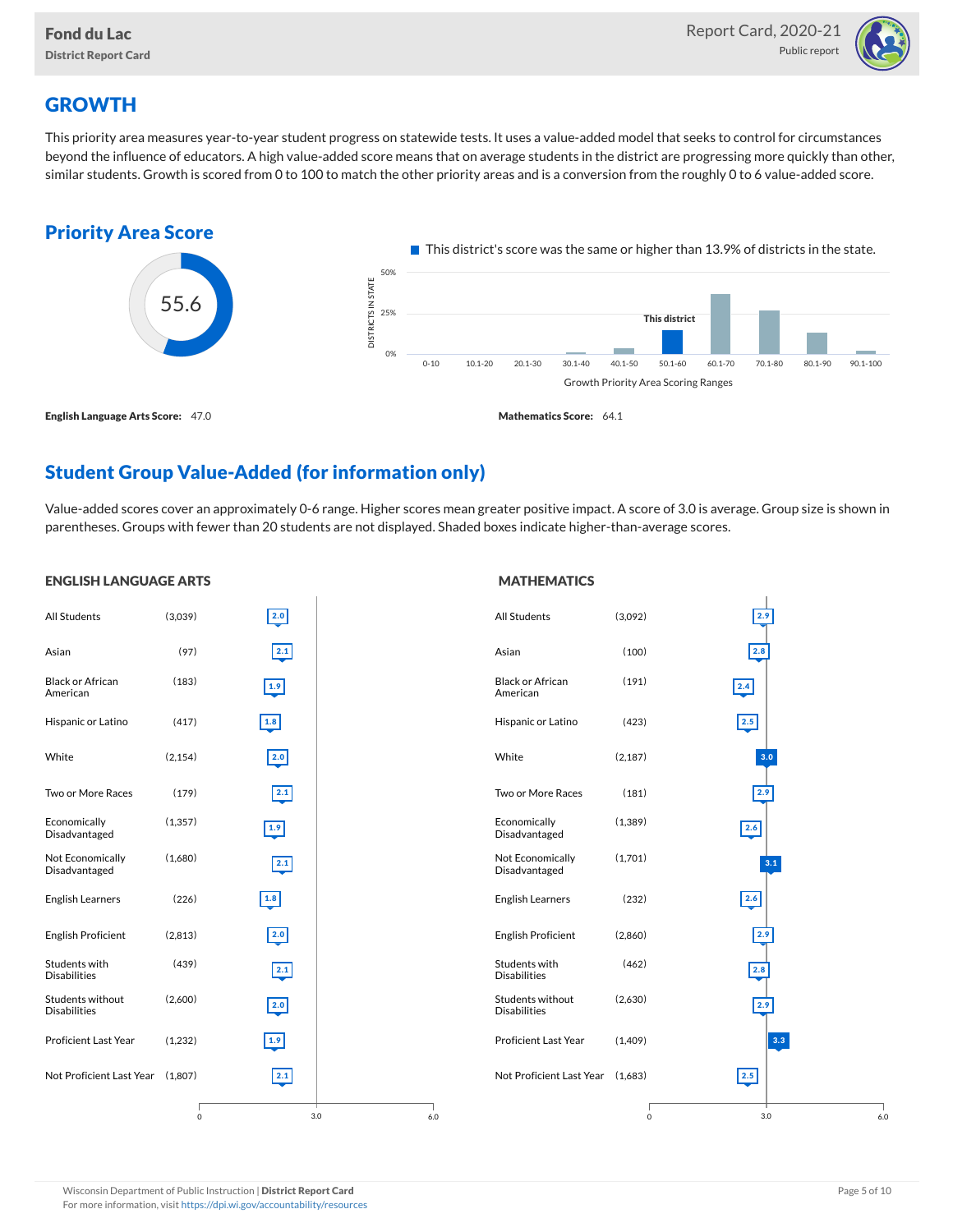

# TARGET GROUP OUTCOMES

This priority area examines outcomes for students with the lowest test scores — the Target Group. It is designed to promote equity by helping districts focus on learners who need the most support while also improving outcomes for all students. The priority area score combines component scores for achievement, growth, chronic absenteeism, and attendance or graduation rate. Data are not displayed when target groups have fewer than 20 students.



0 100

0 100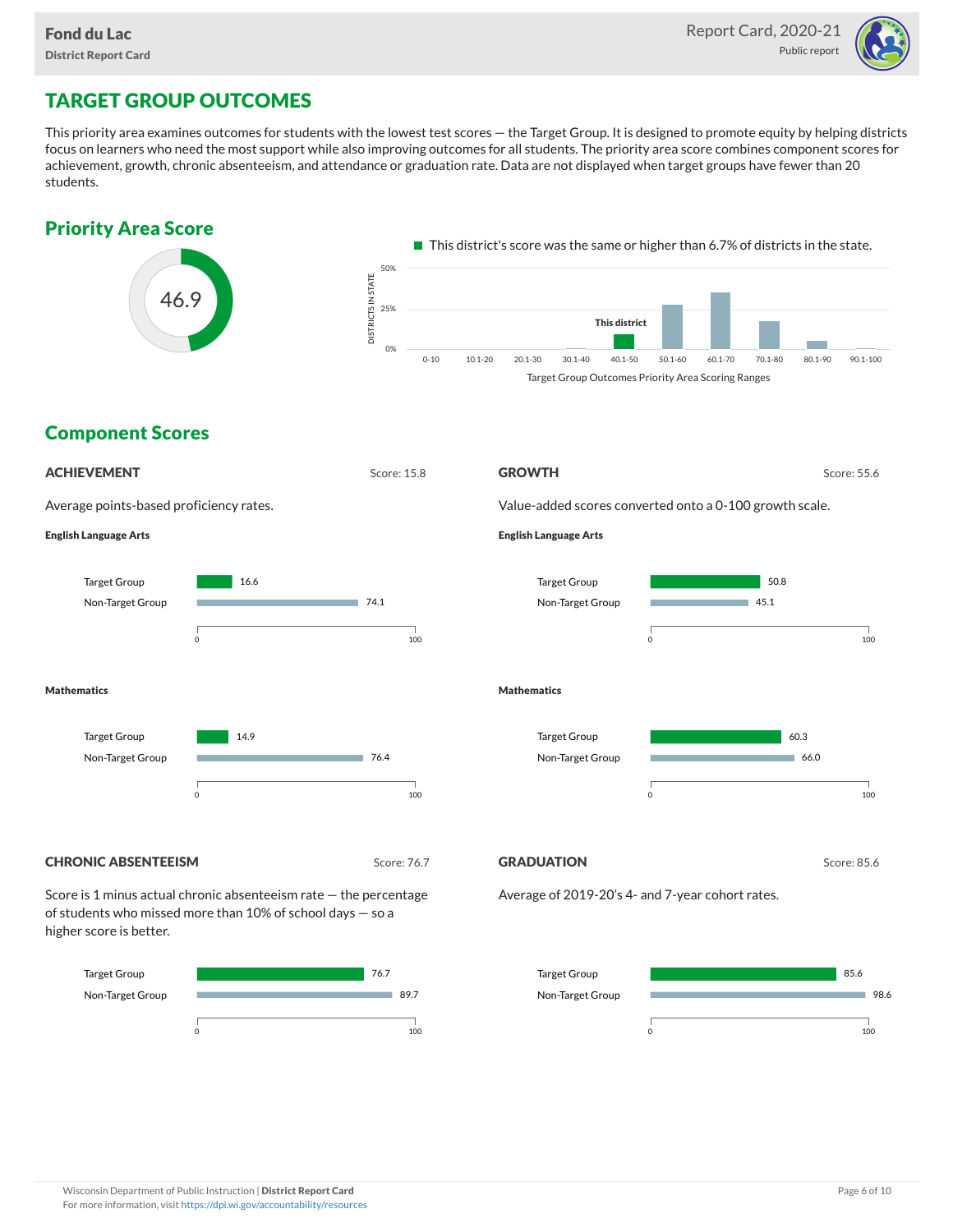

# ON-TRACK TO GRADUATION

This priority area indicates how successfully students are progressing toward completing their K-12 education. The score combines component scores for measures of student engagement and achievement.



### Component Scores

#### **CHRONIC ABSENTEEISM** Score: 87.7 GRADUATION Score: 92.5 Score is 1 minus actual chronic absenteeism rate — the percentage Average of 2019-20's 4- and 7-year cohort rates. of students who missed more than 10% of school days — so a higher score is better. This District 87.7 This District Statewide 87.0 Statewide m.  $\sim$  100  $\sim$  100 **3RD GRADE ENGLISH LANGUAGE ARTS** Score: 54.9 **8TH GRADE MATHEMATICS** Score: 63.9 Average points-based proficiency rates. Average points-based proficiency rates. This District This District 54.9





 $\sim$  100

92.5 91.5

٦

÷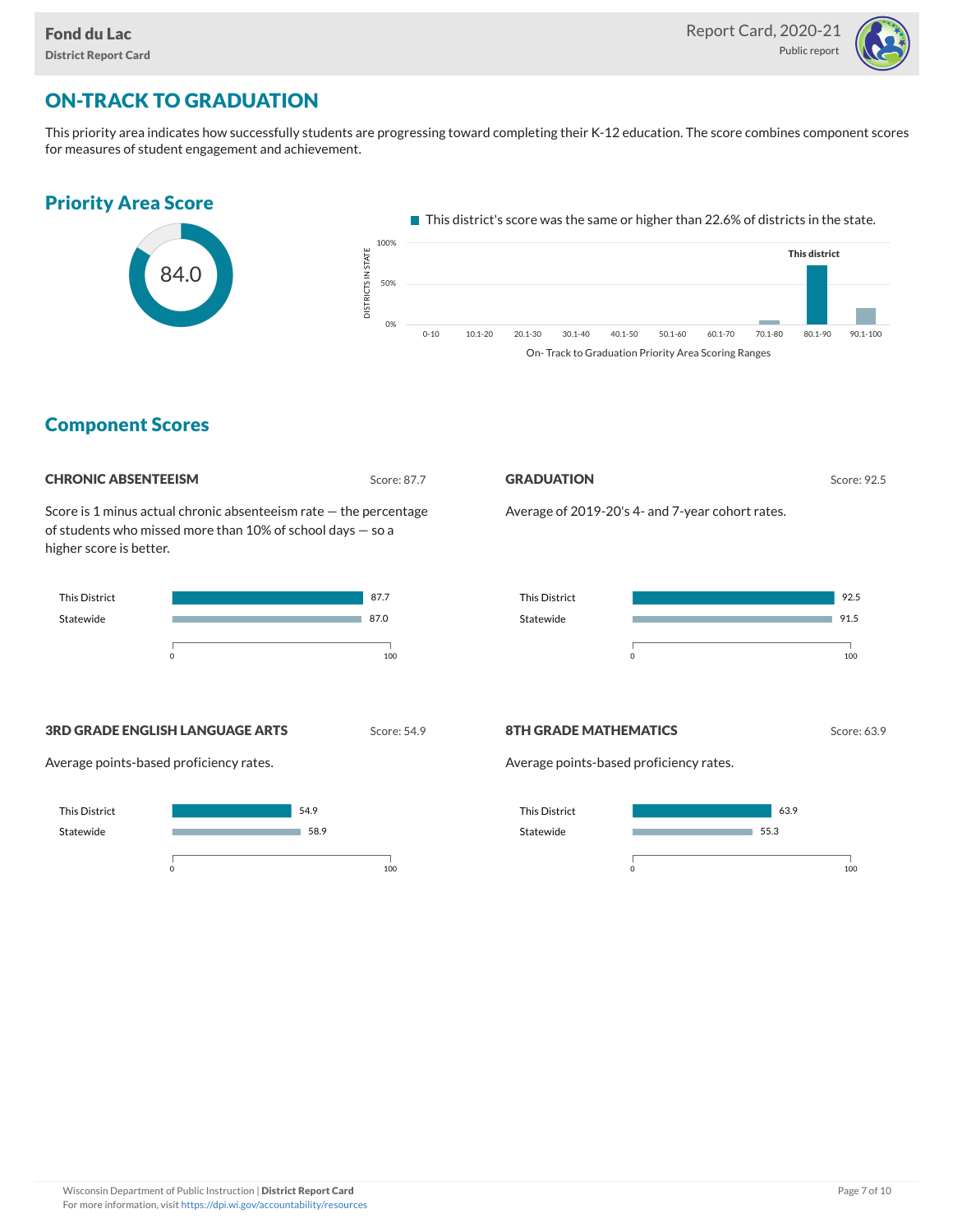

# ON-TRACK TO GRADUATION - ADDITIONAL INFORMATION

This page provides additional detail about chronic absenteeism and graduation and is for information only.

## Student Group Chronic Absenteeism Rates, Single-Year

|                                     | 2017-18   |         |                 | 2018-19 | 2019-20         |         |  |  |
|-------------------------------------|-----------|---------|-----------------|---------|-----------------|---------|--|--|
|                                     | Students  | Rate    | <b>Students</b> | Rate    | <b>Students</b> | Rate    |  |  |
| All Students: K-12 State            | 833,321   | 12.8%   | 831,563         | 13.1%   | 826,692         | 13.1%   |  |  |
| All Students                        | 6,598     | 16.7%   | 6,392           | 13.7%   | 6,408           | 8.2%    |  |  |
| American Indian or Alaskan Native   | $\sim 20$ | $\star$ | $\sim 20$       | $\star$ | $\sim$ 20       |         |  |  |
| Asian                               | 189       | 6.3%    | 202             | 7.4%    | 206             | 2.4%    |  |  |
| <b>Black or African American</b>    | 476       | 37.6%   | 441             | 27.2%   | 502             | 22.7%   |  |  |
| Hispanic or Latino                  | 827       | 16.6%   | 885             | 15.4%   | 929             | 9.7%    |  |  |
| Native Hawaiian or Pacific Islander | $\sim 20$ | $\star$ | $\sim 20$       | $\star$ | $\angle 20$     | $\star$ |  |  |
| White                               | 4,789     | 14.8%   | 4,484           | 12.0%   | 4,385           | 6.3%    |  |  |
| Two or More Races                   | 295       | 18.6%   | 367             | 16.6%   | 364             | 9.1%    |  |  |
| <b>Economically Disadvantaged</b>   | 3,061     | 23.3%   | 3,002           | 20.5%   | 3,071           | 13.7%   |  |  |
| <b>English Learners</b>             | 562       | 10.9%   | 574             | 10.3%   | 568             | 6.9%    |  |  |
| <b>Students with Disabilities</b>   | 1,130     | 22.9%   | 1,080           | 18.2%   | 1,087           | 11.9%   |  |  |

### Student Group Graduation Rates

This table shows for each of two cohorts the percentage of students starting high school together who graduated by 2019-20. The four-year rate pertains to students who started high school four years earlier, and the seven-year rate pertains to students who started seven years earlier.

|                                   |                    | Four-year cohort graduation rate |         | Seven-year cohort graduation rate |           |           |  |  |  |
|-----------------------------------|--------------------|----------------------------------|---------|-----------------------------------|-----------|-----------|--|--|--|
|                                   | Students in cohort | Graduates                        | Rate    | Students in cohort                | Graduates | Rate      |  |  |  |
| All Students: K-12 State          | 66,987             | 60,500                           | 90.3%   | 65,509                            | 60,787    | 92.8%     |  |  |  |
| <b>All Students</b>               | 504                | 471                              | 93.5%   | 531                               | 486       | 91.5%     |  |  |  |
| American Indian or Alaskan Native | $\angle 20$        | $\star$                          | $\star$ | $\mathbf 0$                       | <b>NA</b> | <b>NA</b> |  |  |  |
| Asian                             | $\angle 20$        | $\star$                          | $\star$ | 22                                | 21        | 95.5%     |  |  |  |
| <b>Black or African American</b>  | 28                 | 22                               | 78.6%   | 21                                | 15        | 71.4%     |  |  |  |
| Hispanic or Latino                | 57                 | 53                               | 93.0%   | 50                                | 45        | 90.0%     |  |  |  |
| White                             | 379                | 359                              | 94.7%   | 427                               | 394       | 92.3%     |  |  |  |
| Two or More Races                 | 21                 | 18                               | 85.7%   | $\angle 20$                       | $\star$   |           |  |  |  |
| <b>Economically Disadvantaged</b> | 178                | 159                              | 89.3%   | 147                               | 128       | 87.1%     |  |  |  |
| <b>English Learners</b>           | 31                 | 26                               | 83.9%   | 24                                | 23        | 95.8%     |  |  |  |
| <b>Students with Disabilities</b> | 75                 | 57                               | 76.0%   | 39                                | 29        | 74.4%     |  |  |  |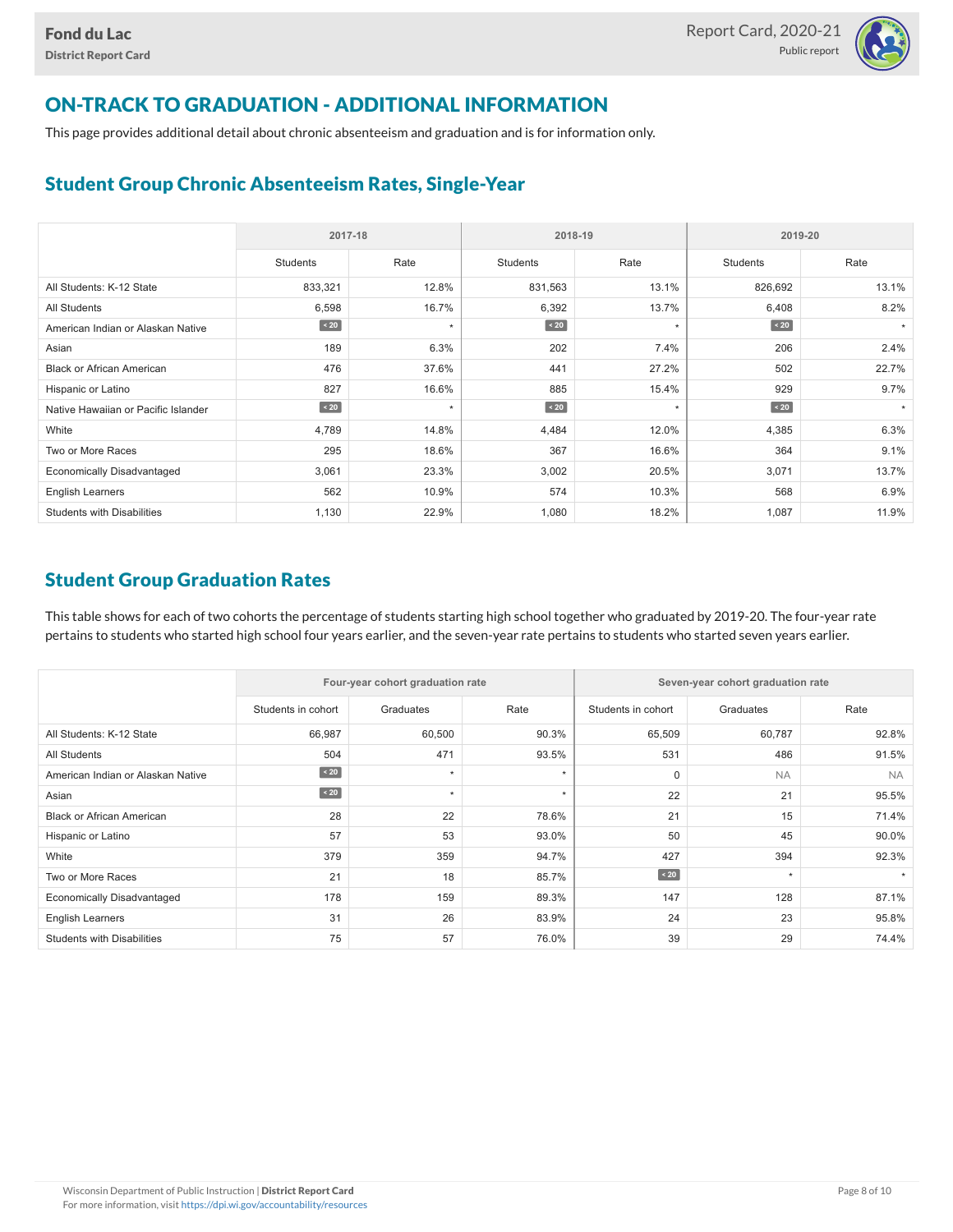

# POSTSECONDARY PREPARATION, 2019-20

Section 115.385 (d)1.-5., Wis. Stat., requires report cards to include data on pupil participation in various postsecondary preparation opportunities. All data are for grades 9-12. This is for information only and does not affect scores. Course and program data are reported by schools and districts to DPI, and this is the first time these data are included on report cards. Please use caution when interpreting these data. Asterisks replace all-student participation data if the district enrolled fewer than 20 students.

## Participation by Type of Postsecondary Preparation

| <b>ADVANCED COURSES</b>                                                      |                             | <b>DUAL ENROLLMENT</b>                                                         |       | <b>INDUSTRY-RECOGNIZED</b><br><b>CREDENTIALS</b> |                                                                    | <b>WORK-BASED LEARNING</b> |                                                               |  |
|------------------------------------------------------------------------------|-----------------------------|--------------------------------------------------------------------------------|-------|--------------------------------------------------|--------------------------------------------------------------------|----------------------------|---------------------------------------------------------------|--|
| <b>District</b>                                                              | State                       | <b>District</b>                                                                | State | <b>District</b>                                  | State                                                              | <b>District</b>            | State                                                         |  |
| 20.6%                                                                        | 19.2%                       | 26.1%                                                                          | 17.8% | 2.8%                                             | 1.4%                                                               | 3.0%                       | 2.4%                                                          |  |
| 429 students successfully<br>completed at least one<br>Advanced Placement or |                             | 544 students successfully<br>completed at least one dual<br>enrollment course. |       |                                                  | 59 students earned at least one<br>industry-recognized credential. |                            | 63 students participated in a<br>work-based learning program. |  |
|                                                                              | International Baccalaureate |                                                                                |       |                                                  |                                                                    |                            |                                                               |  |

### Student Group Participation

course.

This table compares the percentages of students in the district participating in different types of postsecondary preparation opportunities with the percentages for the state. All groups present in the district are shown. Total student enrollments are given for reference.

|                                   | <b>Total # Enrolled</b> |              | <b>Advanced Courses</b> |              |                 | <b>Dual Enrollment</b> |                 | Industry-Recognized<br><b>Credentials</b> |          | <b>Work-Based Learning</b> |  |
|-----------------------------------|-------------------------|--------------|-------------------------|--------------|-----------------|------------------------|-----------------|-------------------------------------------|----------|----------------------------|--|
|                                   | <b>District</b>         | <b>State</b> | <b>District</b>         | <b>State</b> | <b>District</b> | State                  | <b>District</b> | State                                     | District | <b>State</b>               |  |
| American Indian or Alaskan Native | $\sim 20$               | 3,044        | $\star$                 | 7.7%         | $\star$         | 12.3%                  |                 | 0.5%                                      | $\star$  | 0.9%                       |  |
| Asian                             | 57                      | 10,028       | 22.8%                   | 27.3%        | 26.3%           | 17.9%                  | 5.3%            | 1.1%                                      | 7.0%     | 1.4%                       |  |
| <b>Black or African American</b>  | 127                     | 24,232       | 0.0%                    | 11.5%        | 11.8%           | 9.9%                   | 0.0%            | 0.3%                                      | 0.0%     | 0.8%                       |  |
| Hispanic or Latino                | 277                     | 31,812       | 15.2%                   | 14.7%        | 23.1%           | 14.1%                  | 1.1%            | 0.9%                                      | 2.5%     | 1.4%                       |  |
| White                             | 1,529                   | 188,332      | 23.7%                   | 20.8%        | 28.5%           | 19.7%                  | 3.1%            | 1.6%                                      | 3.3%     | 2.8%                       |  |
| Two or More Races                 | 89                      | 9,226        | 12.4%                   | 16.1%        | 14.6%           | 13.3%                  | 5.6%            | 1.1%                                      | 2.2%     | 1.4%                       |  |
| <b>Economically Disadvantaged</b> | 843                     | 97,617       | 8.2%                    | 11.0%        | 17.4%           | 13.7%                  | 1.2%            | 0.8%                                      | 0.8%     | 1.7%                       |  |
| <b>English Learners</b>           | 130                     | 13,412       | 3.8%                    | 8.7%         | 15.4%           | 14.1%                  | $0.0\%$         | 0.5%                                      | 1.5%     | 1.3%                       |  |
| <b>Students with Disabilities</b> | 323                     | 34,473       | 2.2%                    | 2.9%         | 8.0%            | 10.2%                  | 0.6%            | 0.5%                                      | 0.9%     | 1.4%                       |  |